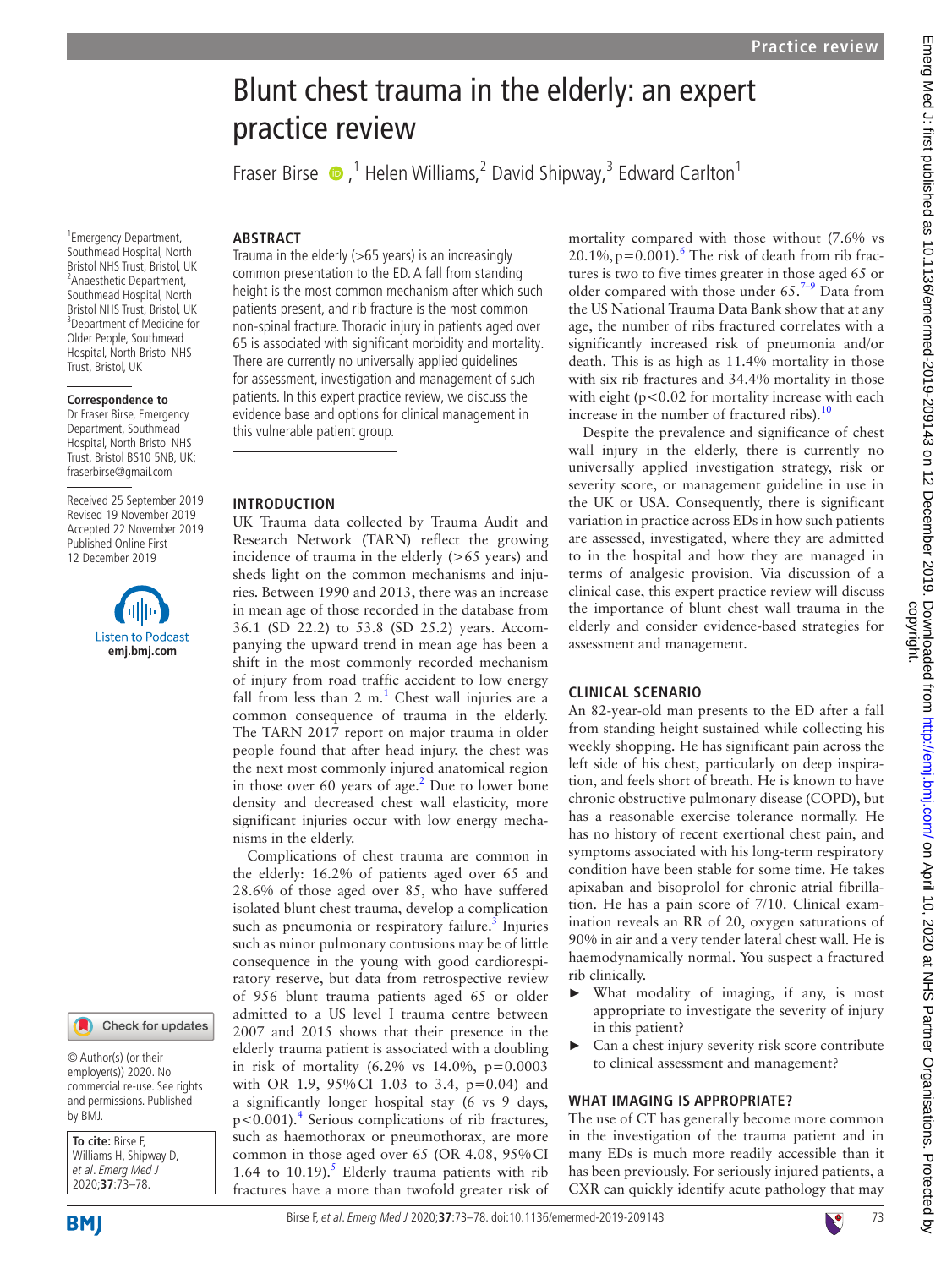need timely intervention such as large haemopneumothorax. The scenario described here considers an elderly patient with a low energy mechanism of injury and no immediately apparent life-threatening injury. In these patients, it can be difficult to decide which modality is most appropriate. Does the increased cost, greater time involved, risk of contrast nephropathy and greater radiation of CT offer a diagnostic benefit over the CXR? Identifying the full extent of thoracic injury in an older patient is important to inform prognosis and therefore management. An imaging strategy with sufficient specificity to pick up small numbers of rib fractures, small pneumothoraces and pulmonary contusions is needed. In the UK, the London Major Trauma Network guideline for the management of elderly trauma patients recommends CT as the investigation of choice in chest wall injury in the elderly due to the high rate of missed rib fractures on X-ray in this age group.<sup>11</sup> However, this approach has not yet been adopted universally due to the significant resource implications and current lack of national guidelines.

The assessing clinician must decide if the elderly blunt chest trauma patient requires imaging. The National Emergency X-Radiography Utilization Study (NEXUS) tool is a decision instrument designed to rule out significant intrathoracic injury and identify those who do not need imaging.<sup>[12](#page-5-9)</sup> It is similar to other decision instruments in two important aspects. First, similar to the Ottawa ankle and knee rules, it was developed from data considering predominantly younger patients (mean age 46, predominant mechanism of injury motor vehicle collision). It recognises the enhanced risk profile of older trauma patients and includes an age cut-off (age  $>60$ ), over which the tool cannot be used to justify forgoing imaging. Second, the decision instrument relies on clinician judgement, or *gestalt*, to inform an assessment of pretest probability. All patients over 65 would score a point on the NEXUS chest tool, but if the physician considers the pretest probability of a rib fracture to be low, the tool should not be seen to be mandating imaging. $^{13}$  $^{13}$  $^{13}$ 

Having decided if imaging is warranted, the next decision is which modality to request. CT is more specific than X-ray for detecting fractured ribs and associated intrathoracic injuries. The NEXUS chest studies that the tool was developed from included 8661 (of the total 21382 prospectively enrolled) patients presenting to 10 American level 1 trauma centres who underwent both CXR and CT to evaluate blunt chest trauma. Two thousand seventy one of these patients were found to have fractured ribs and 1368 (66.1%) of these rib fractures were picked up on CT only. Median age of those found to have fractured ribs was 53 compared with a median age of 48 in those without  $(p<0.001)$ .<sup>[14](#page-5-11)</sup> A retrospective single-centre study published in January 2019 from an American level 1 trauma centre considered the use of chest CT in just the sort of patient considered in the clinical scenario presented here.<sup>15</sup> Three hundred and thirty patients aged 65 or older who had suffered a mechanical fall requiring thoracic imaging were included. All of the patients underwent both CXR and CT, with both being reported by a radiologist. Rib fractures were identified on CXR in 40 (12.1%) of the 330 and on CT only in 96 (29.1%). Relative sensitivity of CXR versus CT in this patient group was therefore found to be 40% (95% CI 30% to 50%) with specificity of 99% (95% CI 97% to 100%). In all eight cases where pulmonary contusion was identified on CT, this was not evident on CXR. Relative sensitivity for detection of pneumothorax was 62% (95% CI 32% to 86%) and specificity 99% (95% CI 97% to 99.8%).

Secondary analysis of data collected during the NEXUS study shows that injuries identified by CT, but not plain X-ray, are significant. One third of patients with an injury detected on CT

(pulmonary contusion, rib fracture, haemothoraces and pneumothoraces), which was not visible on CXR, required some form of intervention; 13.9% required major intervention such as chest drain insertion or mechanical ventilation; 23.6% required more minor intervention such as hospital admission or a period of observation.[16](#page-5-13)

Ultrasound is less costly to perform than CT and does not expose patients to radiation, but requires the availability of a trained sonographer or ED physician with point-of-care ultrasound skills. Although ultrasound may offer a useful alternative to CT scanning with a greater sensitivity than CXR for detecting rib fractures and associated complications, there is not enough evidence of sufficient quality to support this currently. Systematic review of the use of ultrasound to detect fractured ribs was published in the *Emergency Medicine Journal* in April 2019 and found 13 studies considering its use. Significant heterogeneity was found between studies with particular differences in the reference standard, time period between injury and scan, and ultrasound operator. This precluded meta-analysis.<sup>17</sup>

We therefore recommend adopting a low threshold for CT imaging when pretest probability of a significant thoracic injury is considered high in patients aged over 65 years. Although the identification of a single fractured rib or small pulmonary contusion may not affect the management of a young, otherwise well patient, these injuries can be significant in older patients with reduced physiological reserve. Chest radiographs do not identify all injuries in elderly patients that are identified by CT imaging. Immediate imaging via portable X-ray may be clinically necessary, but in circumstances where it is not, there seems to be a sensible argument for CT as first-line imaging.

### **Can a risk or severity score help guide his management?**

In emergency medicine, there are numerous risk scores used to guide imaging decisions,<sup>18</sup> diagnostic decision making<sup>19</sup> or therapeutic decision making.<sup>20</sup> The multiplicity of tools and the disease-specific nature of how they are developed present a challenge to ED physicians.<sup>21</sup> Some risk scores have become almost universally embedded in clinical practice. Despite this, blunt thoracic injury imaging and management have not historically been guided by risk scores, perhaps due to the heterogeneity of the injured population and the varying nature of associated lung injury. However, several scores and scales have been devel-oped to assess thoracic trauma.<sup>[22](#page-5-19)</sup> These have previously focused on identifying the anatomical nature of thoracic injury[.23–25](#page-5-20) Measures of thoracic trauma have also been described for use in the assessment of major and polytrauma patients. $2627$ 

A simple rib fracture scoring system has been suggested, which includes number of ribs fractured and age: rib fracture score = (breaks  $\times$  sides)+age factor (50–60: 1; 61–70: 2; 71–80: 3; >80: 4). The score was designed to grade severity of injury and predict likely outcome and level of care required.<sup>28</sup> Subsequent validation study of this score did not demonstrate strong statistical validity as a predictive model of hospital and intensive care unit (ICU) length of stay, but authors suggested it might still be useful as a prompt to consider severity of injury.<sup>29</sup>

The association between advancing age, pre-existing respira-tory disease and mortality in chest wall injury is well described.<sup>[7](#page-5-6)</sup> A risk score that informs the management of the elderly patient with chest wall injury should contain a measure of preinjury morbidity or frailty and include age as a key determinant of the scoring outcome. Battle *et*  $al^{30}$  $al^{30}$  $al^{30}$  have suggested such a score based on retrospective analysis of 274 blunt chest wall trauma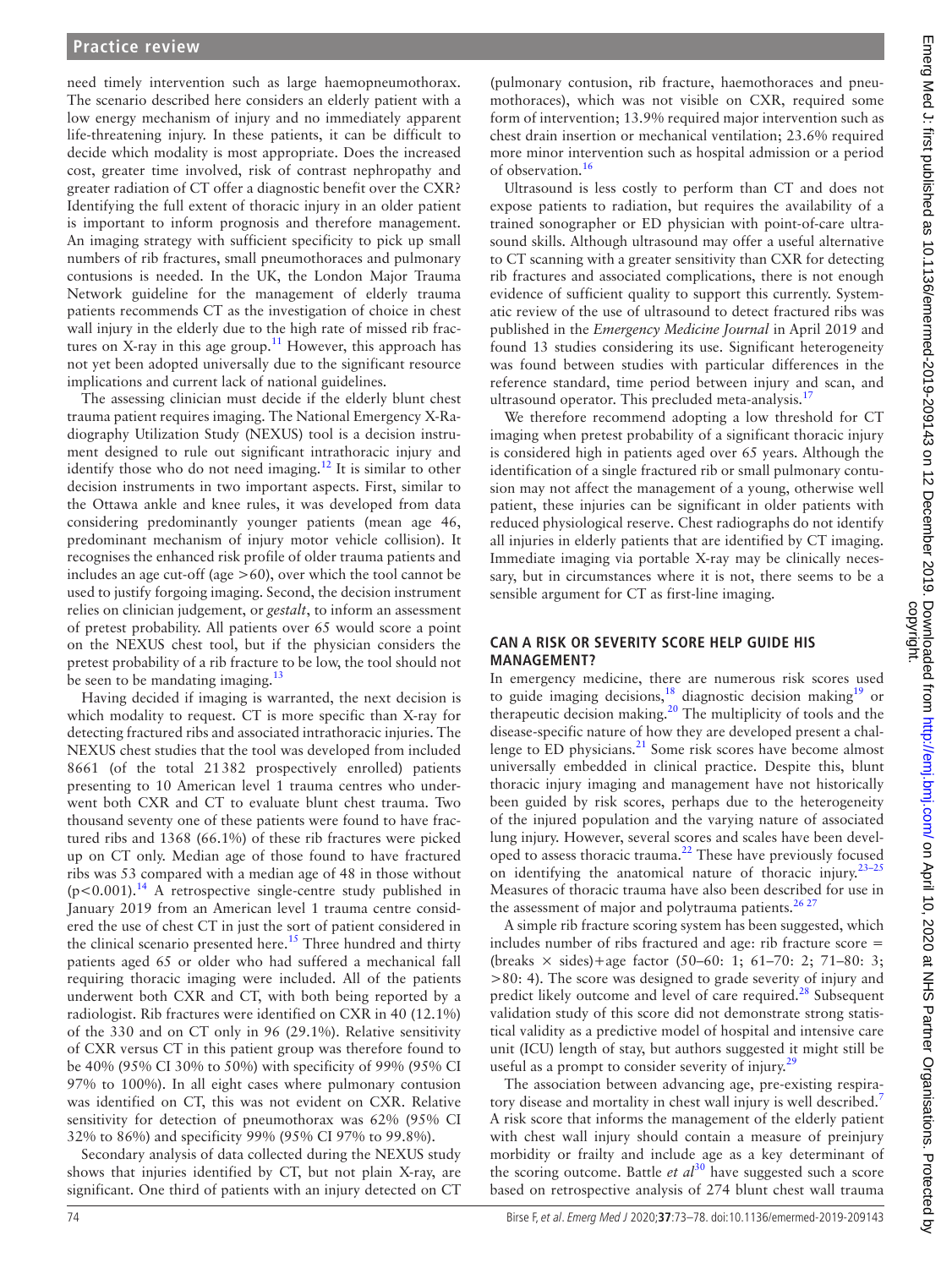# <span id="page-2-0"></span>**Table 1** The STUMBL tool. Adapted from Battle *et al*[31](#page-5-25)

|                          | Score                                                          |                |
|--------------------------|----------------------------------------------------------------|----------------|
| Age                      | 1 point for each decade: 10-19 scores 1,<br>20-29 scores 2 etc |                |
| Number of rib fractures  | 3 points per rib fracture                                      |                |
| Anticoagulated           | <b>No</b>                                                      | $\theta$       |
|                          | Yes                                                            | 4              |
| Chronic lung disease     | No                                                             | $\Omega$       |
|                          | Yes                                                            | 5              |
| Oxygen saturation levels | 100%-95%                                                       | $\Omega$       |
|                          | 90%-94%                                                        | $\overline{2}$ |
|                          | 85%-89%                                                        | 4              |
|                          | 80%-84%                                                        | 6              |
|                          | 75%-79%                                                        | 8              |
|                          | 70%-74%                                                        | 10             |
| <b>Risk score</b>        | Probability of<br>complications                                |                |
| $0 - 10$                 | 13%                                                            |                |
| $11 - 15$                | 29%                                                            |                |
| $16 - 20$                | 52%                                                            |                |
| $21 - 25$                | 70%                                                            |                |
| $26 - 30$                | 80%                                                            |                |
| $31+$                    | 88%                                                            |                |

patients presenting to a cardiothoracics centre in Wales, with a subsequent multicentre prospective study to assess the model and derived integer score, in terms of accuracy and predictive capabilities (see [table](#page-2-0) 1). The STUdy of the Management of BLunt chest wall trauma (STUMBL) prognostic model was shown to have a sensitivity of 80%, specificity of 96%, positive predictive value of 93%; negative predictive value was 86% for complications following blunt chest wall trauma. An integer score of 11 or more was suggested as the cut-off point for significant risk of developing complications and therefore requiring hospital admission. An integer score of 26 was selected as the cut-off point, at which the patient was at sufficiently high risk to warrant intensive care admission. Although the score has been externally validated in a multicentre study, the clinical and costeffectiveness of this score are yet to be proved by an appropriate randomised controlled impact trial. $31$  There are currently no superior alternative scores published, and if the STUMBL tool is appropriately validated, it could become a very useful component of the assessment of all patients suffering chest wall trauma, including the elderly.

The recommendation for intensive care admission and consideration of invasive treatments such as intubation and mechanical ventilation need careful consideration on a case-by-case basis in the age group considered here. Data from a cluster randomised clinical trial in French hospitals published in 2017 show that when elderly patients are systematically admitted to intensive care (irrespective of age and comorbidity status) there is no significant reduction in mortality, functional status or quality of life at 6 months compared with usual practice, despite a higher rate of ICU admission (RR 1.68, 95% CI 1.54 to 1.82).<sup>[32](#page-5-26)</sup> Frailty is not synonymous with advancing age, but the frailty syndrome is more common in the elderly. Systematic review and metaanalysis of 12 observational cohort studies considering frailty in the intensive care setting showed an association between frailty and in-hospital mortality.<sup>[33](#page-5-27)</sup> A specific measure of frailty may help inform the assessing ED physician and receiving team as to whether intensive care admission is appropriate. There is

growing recognition of the importance of frailty screening for elderly patients at presentation to the ED, but a lack of data investigating the correlation between frailty scores and chest trauma outcomes.

The man presenting in the clinical scenario described here will, on the STUMBL tool, score 8 for age, 4 for anticoagulation, 5 for his COPD and 2 for oxygen saturations on presentation. This gives him a score of 19 and 52% probability of developing complications without any fractured ribs found on imaging. If he is found to have three or more rib fractures, he will have a score of at least 28 and ICU admission would be recommended.

The risk score developed by Battle *et al* reflects the importance of age in prognosis and the risk of complications of rib fractures in the elderly. What remains as yet unanswered is how to consistently address this risk from an ED perspective.

# **Clinical scenario**

A CT chest is organised for the presenting man after persuading the radiologist. This reveals fractures to the fifth and sixth ribs on the left hand side. This gives him a score of 19 against the prognostic model given above. The CT also reveals a small pneumothorax, <1cm at the apex, and evidence of a small pulmonary contusion. He has only had partial relief from simple analgesia and a small dose of opioid. He is still struggling to take a deep breath and cough due to pain, but his saturations remain 90% without increasing oxygen requirement. An inpatient bed is arranged.

- ► What options exist to achieve adequate pain relief?
- Should any intervention be made to manage the small pneumothorax?
- Which specialties should be involved in his care?

# **HOW SHOULD ADEQUATE PAIN RELIEF BE ACHIEVED?**

Achieving effective analgesia in patients with fractured ribs is essential in order to reduce complication rates, but it is often challenging. It is important to remember that older patients are least able to tolerate respiratory complications by virtue of the physiological changes of ageing. Analgesia must be started promptly in the ED to enable deep breathing, adequate coughing and early mobilisation, in order to reduce the risk of chest-specific complications such as atelectasis, pneumonia and respiratory failure. Treatment options range from simple analgesics to more complex interventions such as regional anaesthesia. Elderly patients often receive inadequate analgesia due to fear of causing side effects, such as sedation and respiratory depression.

Ageing is associated with a number of physiological changes that affect the pharmacokinetics and pharmacodynamics of drugs. Reduced hepatic and renal blood flow can affect metabolism and clearance. Tissue receptor expression is reduced rendering elderly patients more susceptible to the effects of opioids. These changes should be carefully considered when selecting appropriate analgesia. Patient comorbidities may also affect drug response and the potential for adverse side effects should be evaluated. Elderly patients are particularly susceptible to delirium, which can be contributed to by both uncontrolled pain and high doses of opioids. Opioid-sparing analgesia strategies may be effective in the elderly with fractured ribs and help reduce the risk of delirium.<sup>34</sup> Therefore, a combination of analgesics and techniques to reduce the adverse effects of drugs such as opioids is much more desirable for these patients.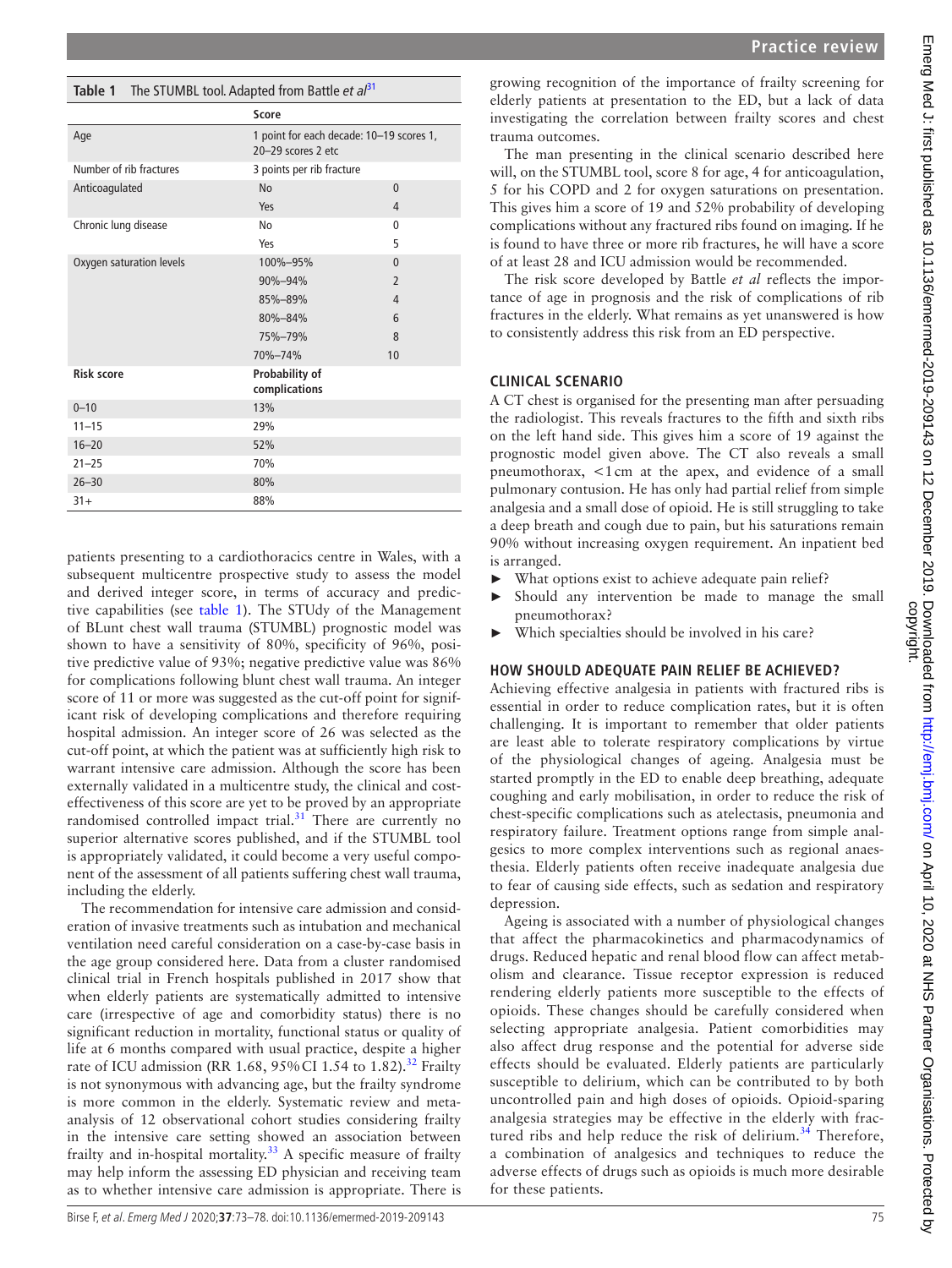### **Systemic analgesia**

A multimodal approach should be adopted and should include regular simple analgesia such as paracetamol, which is well tolerated in the elderly. Non-steroidal anti-inflammatory drugs have useful analgesic properties but should be used with caution due to their adverse side effects. Long-term use in the elderly should be avoided, though acute use may be justified with appropriate precautions (eg, proton-pump inhibitor cover). Rapid onset weak opioids (eg, codeine) are a reasonable choice for moderate rib fracture pain but may be inadequate where pain is severe and limiting deep breathing or mobilisation. We do not use transdermal weak opiates (eg, buprenorphine) for acute rib pain due to slow onset-offset limiting their efficacy in this setting. The pain from rib fractures can be difficult to manage, and patients often require the addition of a strong opioid for breakthrough pain or on a regular basis. Lower doses should be used when opioid therapy is initiated in elderly patients due to their increased sensitivity, and doses should be titrated carefully. However, it is important to be mindful that there is a window of opportunity to prevent catastrophic sequelae of rib fractures, which include pneumonia, sepsis, respiratory failure and delirium. Elderly patients should therefore not be denied strong opioids, but should be carefully monitored for side effects and toxicity including sedation and delirium.

### **Regional anaesthesia**

Epidural may well offer significant benefit in terms of pain relief, particularly for patients with multiple or bilateral rib fractures. Inserting an epidural in these patients requires the absence of contraindications, availability of an anaesthetist and the ability to admit to a ward that is capable of safely managing neuroaxial anaesthesia. These resources are not ubiquitous and can limit access to these techniques. Aside from analgesic benefit, the evidence is not so positive for the use of epidurals in rib fractures, particularly in the elderly. Retrospective studies have found that epidurals do not reduce hospital, ICU length of stay or pulmonary complications in a range of ages. $35$  Older patients may actually be admitted for longer and suffer more pulmonary complications when an epidural is used in this context.<sup>936</sup> Epidural anaesthesia can result in significant orthostatic hypotension in elderly patients and limit early mobilisation. Thoracic epidural analgesia is associated with complications and side effects, and it seems these are more likely in the type of patient we consider in the clinical scenario given here—those with less severe injury and with cardiovascular or respiratory comorbidity. $37$  They will also often not be suitable in this group due to contraindications such as anticoagulation or cognitive impairment limiting compliance.

Other options for regional anaesthesia include paravertebral block, serratus plane block and intercostal block.<sup>38</sup> Paravertebral block catheters can remain in place for 7 days and are reported to provide similarly effective analgesia to epidural, but with fewer associated complications and contraindications.<sup>37</sup> 39</sup> See [table](#page-3-0) 2 for a comparison of regional blocks and epidural anaesthesia. Evidence for the effect of regional blocks on length of stay and the frequency of complications in rib fractures in the elderly is limited. A retrospective cohort study published in 2018 considering patients 65 or older with three or more rib fractures investigated the risk of delirium in those treated with systemic opioids versus those treated with regional anaesthesia.<sup>34</sup> Of the 144 patients included, 19% received regional anaesthesia in the form of epidural or paravertebral local anaesthetic infusion visa catheter. The study considered only those severely injured

<span id="page-3-0"></span>

| Advantages of regional block over thoracic epidural anaesthesia |                                                                                       |                                                                                               |  |
|-----------------------------------------------------------------|---------------------------------------------------------------------------------------|-----------------------------------------------------------------------------------------------|--|
|                                                                 | Epidural                                                                              | Regional                                                                                      |  |
| Cognitive status                                                | Not recommended in<br>confused, potentially<br>non-compliant, or sedated<br>patients. | Can be used in sedated<br>and ventilated patients.<br>More practical in confused<br>patients. |  |
| Venous thromboembolism Not recommended<br>prophylaxis           |                                                                                       | Can be used                                                                                   |  |
| <b>Technical difficulty</b>                                     | Difficult in those with<br>reduced mobility                                           | Less complex                                                                                  |  |
| Complication risk                                               | Higher                                                                                | Low                                                                                           |  |
| Systemic effects                                                | Potentially profound due to<br>sympathectomy                                          | Limited                                                                                       |  |

enough to be admitted to an ICU setting and measure of delirium was made using the CAM-ICU assessment. The risk of delirium was found to decrease by 24% per day per patient with the use of regional anaesthesia (incident rate ratio 0.76, 95%CI 0.61 to 0.96).

It seems highly likely that regional anaesthesia will become more commonplace in the management of rib fracture pain as expertise becomes more widespread. This may well become routine, based on an on-admission assessment of severity of injury and frailty or in those cases in which traditional analgesic strategies have failed. Availability to a service to provide and subsequently manage single-shot blocks and infusion catheters will differ greatly hospital to hospital. The patient considered here, as with increasing numbers of those over 65 presenting to the ED, is taking a direct oral anticoagulant (DOAC): this represents a contraindication to epidural anaesthesia and other regional blocks.

### **Lidocaine patches**

Lidocaine patches are fairly common in use at the site of fractured ribs, having been shown to be effective in other conditions with difficult-to-manage pain. Despite increasing use in the rib fracture setting, the evidence to support topical lidocaine is poor.<sup>40</sup> It includes one drug company-sponsored randomised control trial that enrolled 58 multiply injured patients. The trial was too small and not powered to detect a statistically significant difference in pain scores between the group receiving the lidocaine patch and the group receiving a placebo patch.<sup>[41](#page-5-34)</sup> Other evidence for their use includes an observational study in which multiply injured patients were considered, with poorly matched controls and significant potential for bias.<sup>42</sup> Further work is needed, particularly in the elderly patient without other significant injuries, to determine if there is evidence for their use in the clinical scenario described here. If they prove to be effective in pain from fractured ribs, they could become a very useful tool. Transdermal patches do not require the expertise of the experienced clinician required to deliver effective regional or neuroaxial anaesthesia. Transdermal lidocaine also has less potential for serious complications and fewer contraindications, including anticoagulation.

### **Should we intervene for his small pneumothorax?**

Current Advanced Trauma and Life Support guidelines recommend that all traumatic pneumothoraces are best treated with thoracostomy and chest drain insertion.<sup>43</sup> They do however state that small, asymptomatic pneumothoraces may be appropriately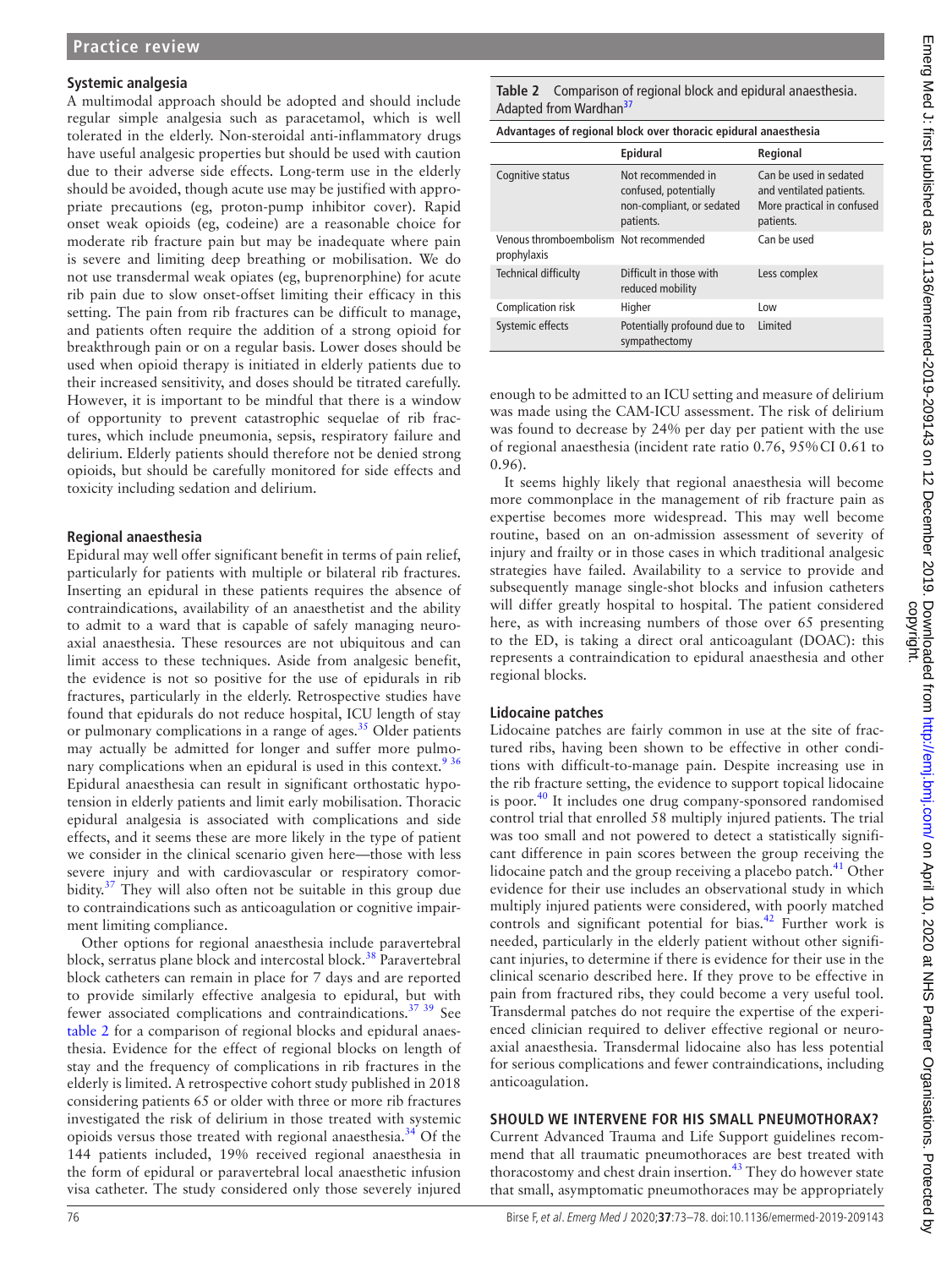managed with observation and/or aspiration at the discretion of a suitably experienced doctor.

Evidence guiding the management of small traumatic pneu-mothoraces has previously been lacking.<sup>[44 45](#page-5-37)</sup> The largest observational study to date of traumatic pneumothoraces using data collected via the TARN database was published in 2017.<sup>46</sup> Of the 3771 patients registered on the database after presentation to a UK regional trauma centre over the 4-year study period, 636 with pneumothoraces were identified and 602 included in statistical analysis; 95% of injuries were from blunt trauma. In 277 of the 602 patients, pneumothoraces were initially managed conservatively. Median age of this group was 47.1, and median size of pneumothorax 5.5mm (22mm in the non-conservative management group,  $p < 0.001$ ). Of the initially conservatively managed patients, 90% did not require intervention at any stage. Although the median age of those in whom conservative management was successful was lower than those in whom it was unsuccessful, the difference was not significant (46.7 vs 51.2, p=0.33). Mean injury severity score for both groups would have been higher than that of the patient described in the clinical scenario here (24.9 and 25) and so these patients are not a direct comparator. However, with more serious injuries, a large proportion of patients did well with conservative management, and no difference was found in hospital length of stay or mortality. Those that needed chest drain insertion following initial conservative management had a non-significant greater length of stay  $(11 \text{ vs } 10 \text{ days}, p=0.597)$ .

Evidence to inform the management of small pneumothoraces in the elderly patient who has suffered a low energy injury is lacking. Most published data focus on victims of major trauma and multiply injured patients. In this case, our patient has been found to have only a small pneumothorax without significant respiratory compromise. Presence of a chest drain will likely add to difficulty in achieving pain relief to allow deep breathing and hinder early mobilisation. It seems reasonable to hold off intervening unless there is a deterioration.

### **Where should this man be admitted?**

The appropriate admission destination of an elderly patient with a blunt chest injury may be immediately obvious, but it is not always, and anecdotally admission practices vary between centres. Critically unwell patients who are deemed suitable will be admitted to intensive care while those with a chest drain will need to be admitted to an inpatient area where this can be managed. This is most often a surgical ward. Patients with fractures in other body regions requiring intervention will typically be admitted under an orthopaedic team. It is not always so obvious where a patient such as the one discussed here should be admitted. He has a fracture that will require analgesia and rehabilitation. He also has other medical problems that may need attention and he will need a multidisciplinary assessment of why he has fallen. In such patients, the admitting team may not be as important as the services available to the patient. It is well recognised that comprehensive geriatric assessment is crucial in the management of patients with hip fractures. $47$  A higher number of orthogeriatrician contact hours per patient has been shown to reduce 30-day mortality from a fractured hip.<sup>48</sup> Irrespective of specific injury, there is a high prevalence of cognitive impairment and polypharmacy among older trauma patients, and complications such as delirium and acute kidney injury are common. $49$  In older patients with recognised frailty, there is robust evidence that comprehensive geriatric assessment improves outcomes from inpatient hospital stays. $50$  Indeed, the

argument has been made for this assessment to begin as early as possible, potentially by urgent care staff such as the ED physician. Although there is no evidence to directly support this approach in patients with rib fractures, recent changes to the Major Trauma Best Practice Tariff in England have aimed to incentivise the integration of geriatricians into the care pathway for older trauma patients. Data evaluating the impact of this change are awaited, but it seems plausible that routine frailty screening and early initiation of a complex geriatric assessment may influence trauma outcomes.<sup>51</sup>

The patient discussed here is at risk of complications from his injury and of further falls affecting his long-term functional status and quality of life. He should be admitted either to a medical ward experienced in managing patients with significant analgesia requirements or to a surgical ward with significant input from a geriatrician and multidisciplinary team with experience in managing the frail patient.

# **Clinical scenario**

The presenting patient is referred to the acute medical take, from where he is rapidly moved to a care of the elderly ward. He is prescribed multimodal systemic analgesia, including an opioid. Our typical practice for patients with significant chest wall pain is to start with immediate-release oral morphine sulfate 2.5 to 5mg four times a day, depending on body habitus. This is dose equivalent to oral codeine, but in our experience facilitates up-titration. In patients with impaired renal function, we typically use the equivalent dose of immediate-release oral oxycodone. Side effects such as constipation and nausea and vomiting should be prevented with the prophylactic use of stool softeners and antiemetics.

He receives comprehensive geriatric and multidisciplinary assessment early in his admission. On day 2, he becomes acutely unwell, requiring increasing oral analgesia to enable deep breathing and mobilisation; he is also febrile and more breathless. A CXR shows a pneumonia, for which he is treated with antibiotics, but no increase in the size of the pneumothorax. Regional anaesthesia is discussed with the anaesthetic team, but on review they find him delirious and his anticoagulation has not been stopped, so are unable to intervene. They suggest a lidocaine patch and rationalising his systemic analgesia, which helps. He recovers from his delirium and pneumonia over the next 5 days. Following a falls assessment, he is provided with a walking aid and arrangements are made for short-term community multidisciplinary input on discharge.

# **Conclusion**

The clinical scenario presented here is commonly encountered in the ED. It may be more complex than it first appears and highlights a number of dilemmas that arise in the investigation and management of such patients. There is relatively little evidence directly focusing on thoracic trauma in the elderly to guide assessment and management. Consequently, practice varies across EDs and there is a lack of national consensus guidelines on how to manage this complex patient group. Thorough assessment in the ED, access to sensitive imaging such as CT and early recognition of frailty are important in identifying patients at risk of complications from their injuries. Further development and validation of tools such as the STUMBL score discussed here will significantly add to this assessment.

Achieving adequate analgesia is crucial to avoiding complications, and there may be a growing role for regional anaesthesia in the management of rib fractures. Comprehensive geriatric